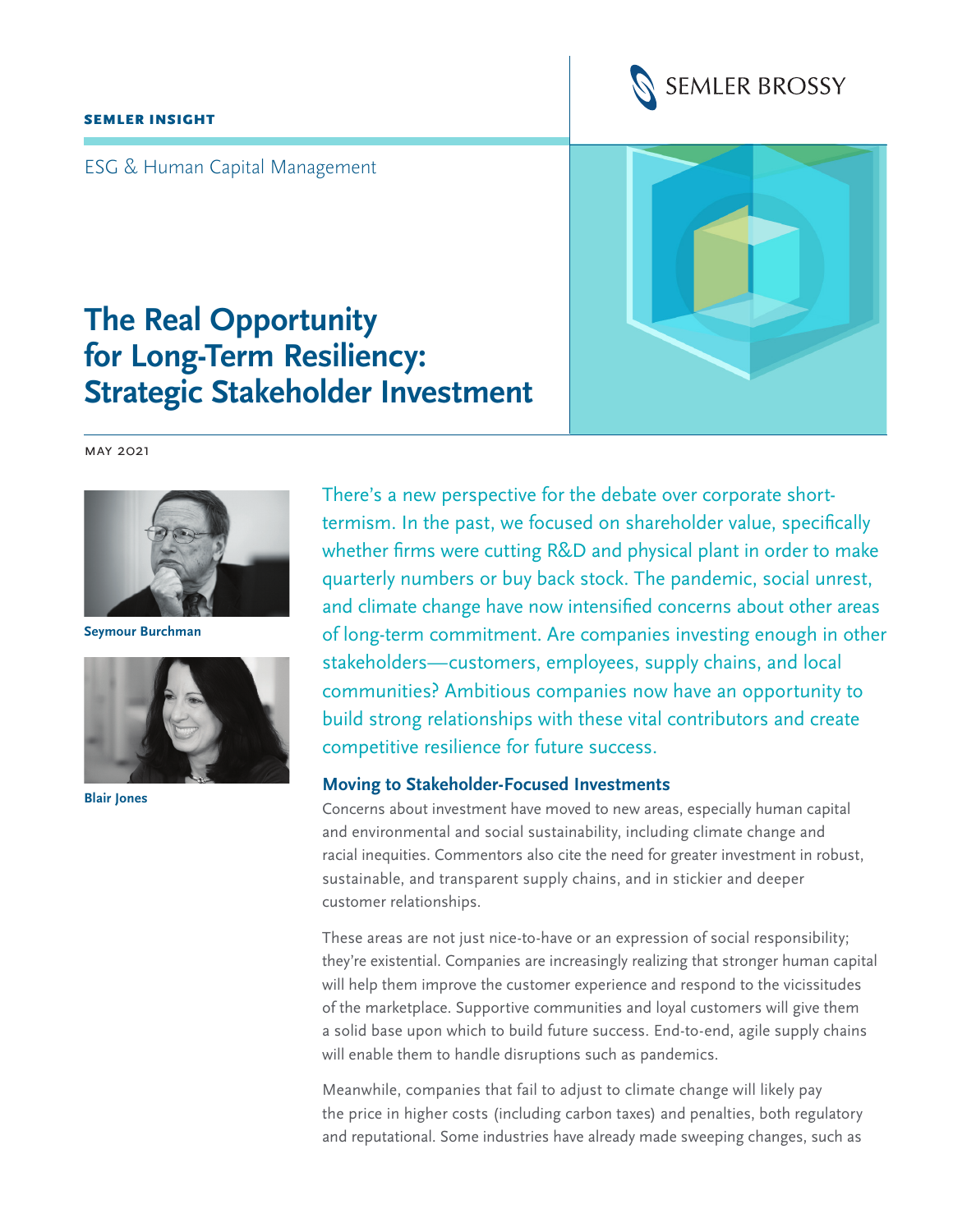Detroit embracing electric vehicles, that shine a bright light on climate change. Companies are also recognizing the value of better brand images and reputations, especially among younger customers, employees, and investors. Stronger relationships with these stakeholders will generally benefit investors over time there's no trade-off.

Yet a variety of constraints discourage executives from embracing these long-term investments. Many executives believe they still need to make the numbers, and shortened tenures (5-7 years for CEOs and 5 years or fewer for the rest of the C-Suite) push them toward quicker paybacks. In many industries, the pandemic has reduced the resources available for strengthening these relationships. These investments are also complex and distinct for each industry or organization, and the high stakes make executives leery of getting them wrong.

Meanwhile, most companies emphasize short-term financial metrics in their reporting and in their executive pay programs. Many of them still give quarterly earnings guidance, which further discourages long-term investment. Translating long-term stakeholder goals into accountable metrics requires a fundamental rethinking of executive pay.

### **Getting Started**

Executives can't make this shift alone; they need the support and guidance of boards. Especially through the work of the Finance, ESG and Compensation/Human Resources Committees, directors can collaborate with management to focus on the stakeholder priorities that make the most difference—both directly and with new compensation incentives. Boards and management teams can move boldly here by keeping the goals front and center on the agenda.

For example, a food services company invested in its suppliers with the goal of increasing the sources of sustainable food. Management, with the support of the board's ESG committee, brought this goal to life by refining the priorities and providing the resources needed to achieve these goals. With the ESG's committee's prodding, management translated the need for sustainably sourced foods into new packaging, delivery and storage requirements, along with sourcing from more sustainable suppliers. The Finance committee worked with management to evaluate sustainable funding vehicles with better rates for delivering on sustainability achievements. The Compensation committee is now considering how to reward management for these investments.

Likewise, a durable products manufacturer is now withdrawing from underperforming regions and product lines to better invest in the environmentally friendly products that society and consumers increasingly want. Directors have helped by engaging with executives about the types of talent needed to develop these products, and how the corporate culture might have to change to embrace both existing and new employees. Separately, management with board support developed plans to reskill current workers and retool U.S. factories for these future products. The Finance committee worked with management on the capital allocations and targeted investments to acquire the talent and technologies for shortening the development cycle.

Everyone benefits from these long-term investments. The companies gain stronger relationships with customers (and employees), who might otherwise look elsewhere for these products. These investments should also pay off in stronger brands and greater shareholder value overall. Society as a whole benefits too. By contrast, more short-term oriented investments in reputation through marketing, for example, might yield a similar short-term payback, but leave a company weaker in the long run.

## **A Framework for Action**

Companies can promote these long-term goals in three ways:

Put a priority on investments in stakeholder<br> **relationships—in human capital**, local communities, *Put a priority on investments in stakeholder*  customers, and suppliers. Each company will want a different mix of plans, with varying levels of investment; some will focus on just one or two for now. The main thing, as the food company did, is to keep those